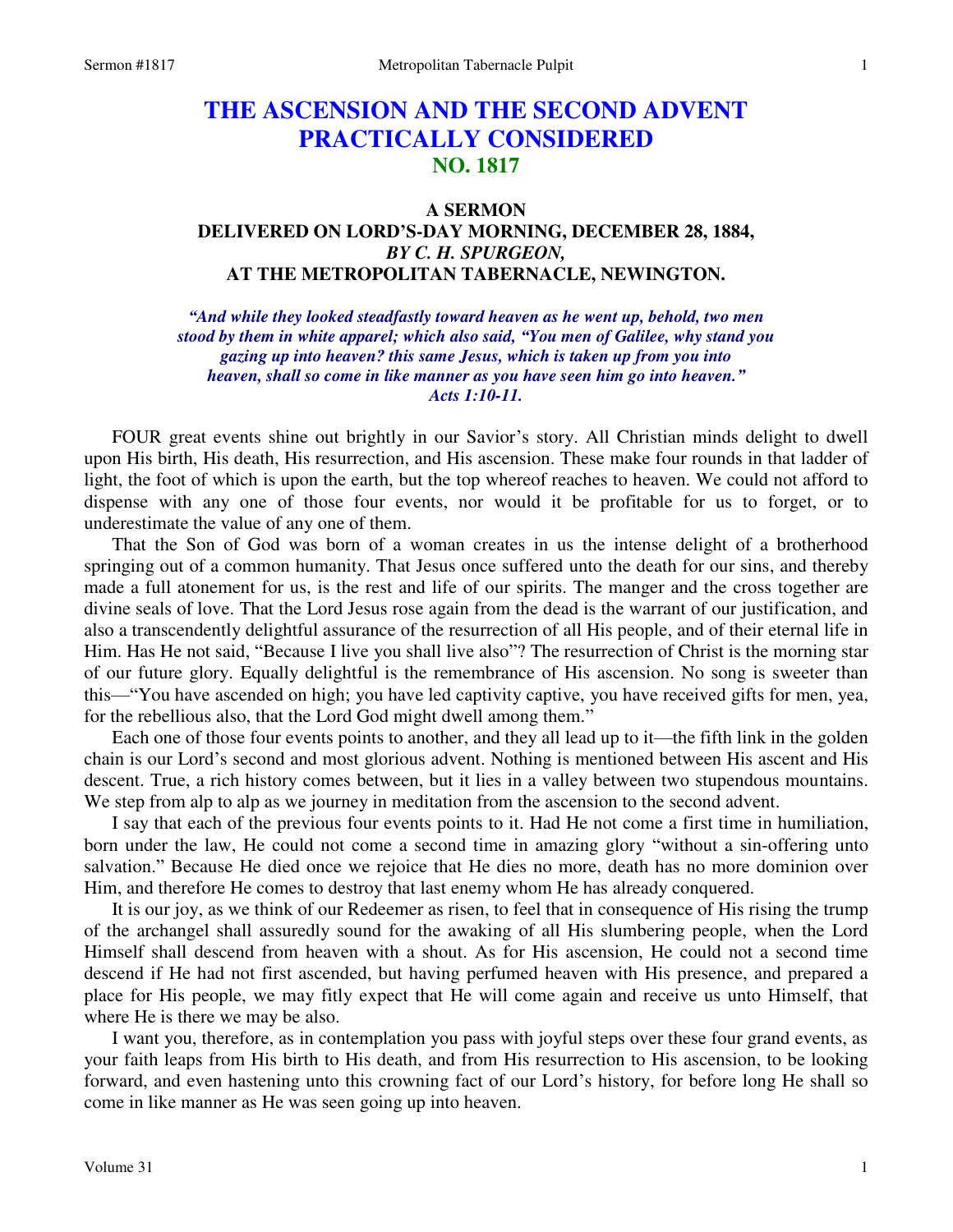This morning, in our meditation, we will start from the ascension, and if I had sufficient imagination I should like to picture our Lord and the eleven walking up the side of Olivet, communing as they went—a happy company, with a solemn awe upon them, but with an intense joy in having fellowship with each other. Each disciple was glad to think that his dear Lord and Master who had been crucified was now among them, not only alive but surrounded with a mysterious safety and glory which none could disturb. The enemy was as still as a stone, not a dog moved his tongue, His bitterest foes made no sign during the days of our Lord's after-life below.

 The company moved onward peacefully towards Bethany—Bethany which they all knew and loved. The Savior seemed drawn there at the time of His ascension, even as men's minds return to old and well-loved scenes when they are about to depart out of this world. His happiest moments on earth had been spent beneath the roof where lived Mary and Martha and their brother Lazarus. Perhaps it was best for the disciples that He should leave them at that place where He had been most hospitably entertained, to show that He departed in peace and not in anger.

 There they had seen Lazarus raised from the dead by Him who was now to be taken up from them, the memory of the triumphant past would help the tried faith of the present. There they had heard the voice saying, "Loose him, and let him go," and there they might fitly see their Lord loosed from all bonds of earthly gravitation that He might go to His Father and their Father. The memories of the place might help to calm their minds and arouse their spirits to that fullness of joy which ought to attend the glorifying of their Lord.

 But they have come to a standstill, having reached the brow of the hill. The Savior stands conspicuously in the center of the group, and following upon most instructive discourse, He pronounces a blessing upon them. He lifts His pierced hands, and while He is lifting them and is pronouncing words of love, He begins to rise from the earth. He has risen above them all to their astonishment! In a moment He has passed beyond the olives, which seem with their silvery sheen to be lit up by His milder radiance.

 While the disciples are looking, the Lord has ascended into mid-air and speedily He has risen to the regions of the clouds. They stand spell-bound with astonishment, and suddenly a bright cloud, like a chariot of God, bears Him away. That cloud conceals Him from mortal gaze. Though we have known Christ after the flesh, now after the flesh know we Him no more. They are riveted to the spot, very naturally so—they linger long in the place—they stand with streaming eyes, wonder-struck, still looking upward.

 It is not the Lord's will that they should long remain inactive, their reverie is interrupted. They might have stood there till wonder saddened into fear. As it was, they remained long enough, for the angel's words may be accurately rendered, "Why have you stood, gazing up into heaven?"

 Their lengthened gaze needed to be interrupted, and therefore, two shining ones, such as aforetime met the women at the sepulcher, are sent to them. These messengers of God appear in human form that they may not alarm them, and in white raiment as if to remind them that all was bright and joyous, and these white-robed ministers stood with them as if they would willingly join their company.

 As no one of the eleven would break silence, the men in white raiment commenced the discourse. Addressing them in the usual celestial style, they asked a question which contained its own answer, and then went on to tell their message. As they had once said to the women, "Why seek you the living among the dead? He is not here, but is risen," so did they now say, "You men of Galilee, why stand you gazing up into heaven? this same Jesus, which is taken up from you into heaven, shall so come in like manner as you have seen him go into heaven."

 The angels showed their knowledge of them by calling them, "men of Galilee," and reminded them that they were yet upon earth by recalling their place of birth. Brought back to their senses, their reverie over, the apostles at once gird up their loins for active service. They do not need twice telling, but hasten to Jerusalem. The vision of angels has singularly enough brought them back into the world of actual life again, and they obey the command, "Tarry you at Jerusalem."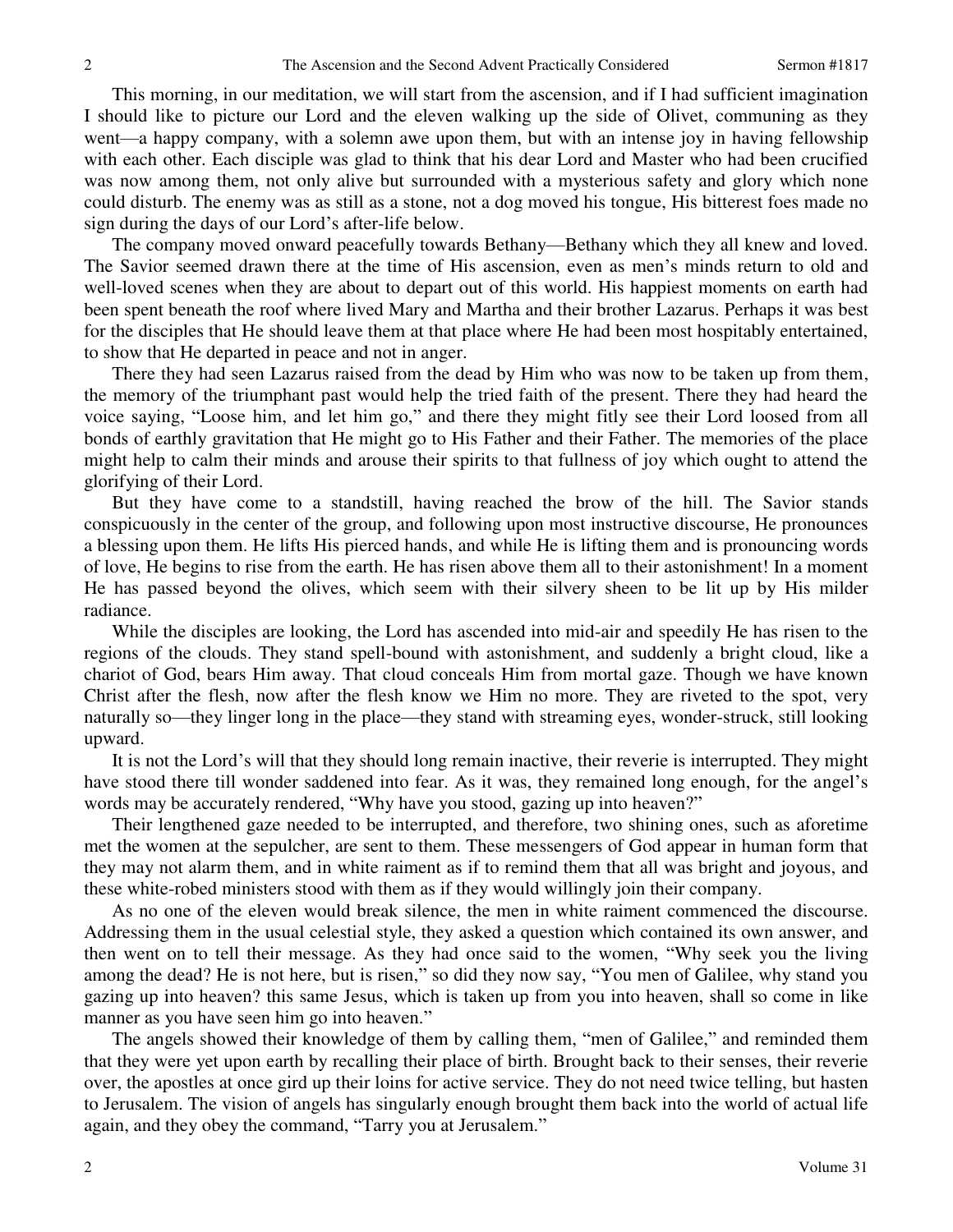They seem to say—"The taking up of our Master is not a thing to weep about, He has gone to His throne and to His glory, and He said it was expedient for us that He should go away. He will now send us the promise of the Father. We scarcely know what it will be like, but let us, in obedience to His will, make the best of our way to the place where He bade us await the gift of power." Do you not see them going down the side of Olivet, taking that Sabbath-day's journey into the cruel and wicked city without a thought of fear—having no dread of the bloodthirsty crew who slew their Lord, but happy in the memory of their Lord's exaltation and in the expectation of a wonderful display of His power?

 They held fellowship of the most delightful kind with one another, and soon entered into the upper room, where in protracted prayer and communion they waited for the promise of the Father. You see I have no imagination, I have barely mentioned the incidents in the simplest language. Yet try and realize the scene, for it will be helpful to do so, since our Lord Jesus is to come like manner as the disciples saw Him go up into heaven.

 My first business this morning will be to consider *the gentle chiding* administered by the shining ones—"You men of Galilee, why stand you gazing up into heaven?" Secondly, *the cheering description*  of our Lord which the white-robed messengers used—"This same Jesus," and then, thirdly, *the practical truth* which they taught—"This same Jesus, which is taken up from you into heaven, shall so come in like manner as you have seen him go into heaven."

**I.** First, then, here is A GENTLE CHIDING.

 It is not sharply uttered by men dressed in black who use harsh speech, and upbraid the servants of God severely for what was rather a mistake than a fault. No, the language is strengthening, yet tender. The fashion of a question allows them rather to reprove themselves than to be reproved, and the tone is that of brotherly love, and affectionate concern.

 Notice, that *what these saintly men were doing seems at first sight to be very right*. I think if Jesus were among us now we would fix our eyes upon Him, and never withdraw them. He is altogether lovely, and it would seem wicked to yield our eyesight to any inferior object so long as He was to be seen. When He ascended up into heaven it was the duty of His friends to look upon Him.

 It can never be wrong to look up, we are often bidden to do so, and it is even a holy saying of the Psalmist, "I will direct my prayer unto you, and will look up," and again, "I will lift up my eyes unto the hills, from whence comes my help." If it be right to look up into heaven, it must be still more right to look up while Jesus rises to the place of His glory. Surely it had been wrong if they had looked anywhere else—it was due to the Lamb of God that they should behold Him as long as eyes could follow Him. He is the Sun, where should eyes be turned but to His light? He is the King, and where should courtiers within the palace gate turn their eyes but to their King as He ascends to His throne?

 The truth is, there was nothing wrong in their looking up into heaven, but they went a little further than looking, they stood "gazing." A little excess in right may be faulty. It may be wise to look, but foolish to gaze. There is a very thin partition sometimes between that which is commendable and that which is censurable. There is a golden mean which it is not easy to keep. The exact path of right is often as narrow as a razor's edge, and he must be wise that does not err either on the right hand or on the left. "Look" is ever the right word. Why, it is "Look unto me and be saved." Look, aye, look steadfastly and intently. Be your posture that of one "looking unto Jesus," always throughout life.

 But there is a gazing which is not commendable, when the look becomes not that of reverent worship, but of an overweening curiosity, when there mingles with the desire to know what should be known, a prying into that which it is for God's glory to conceal. Brethren, it is of little use to look up into an empty heaven. If Christ Himself be not visible in heaven, then in vain do we gaze, since there is nothing for a saintly eye to see. When the person of Jesus was gone out of the azure vault above them, and the cloud had effectually concealed Him, why should they continue to gaze when God Himself had drawn the curtain? If infinite wisdom had withdrawn the object upon which they desired to gaze, what would their gazing be but a sort of reflection upon the wisdom which had removed their Lord?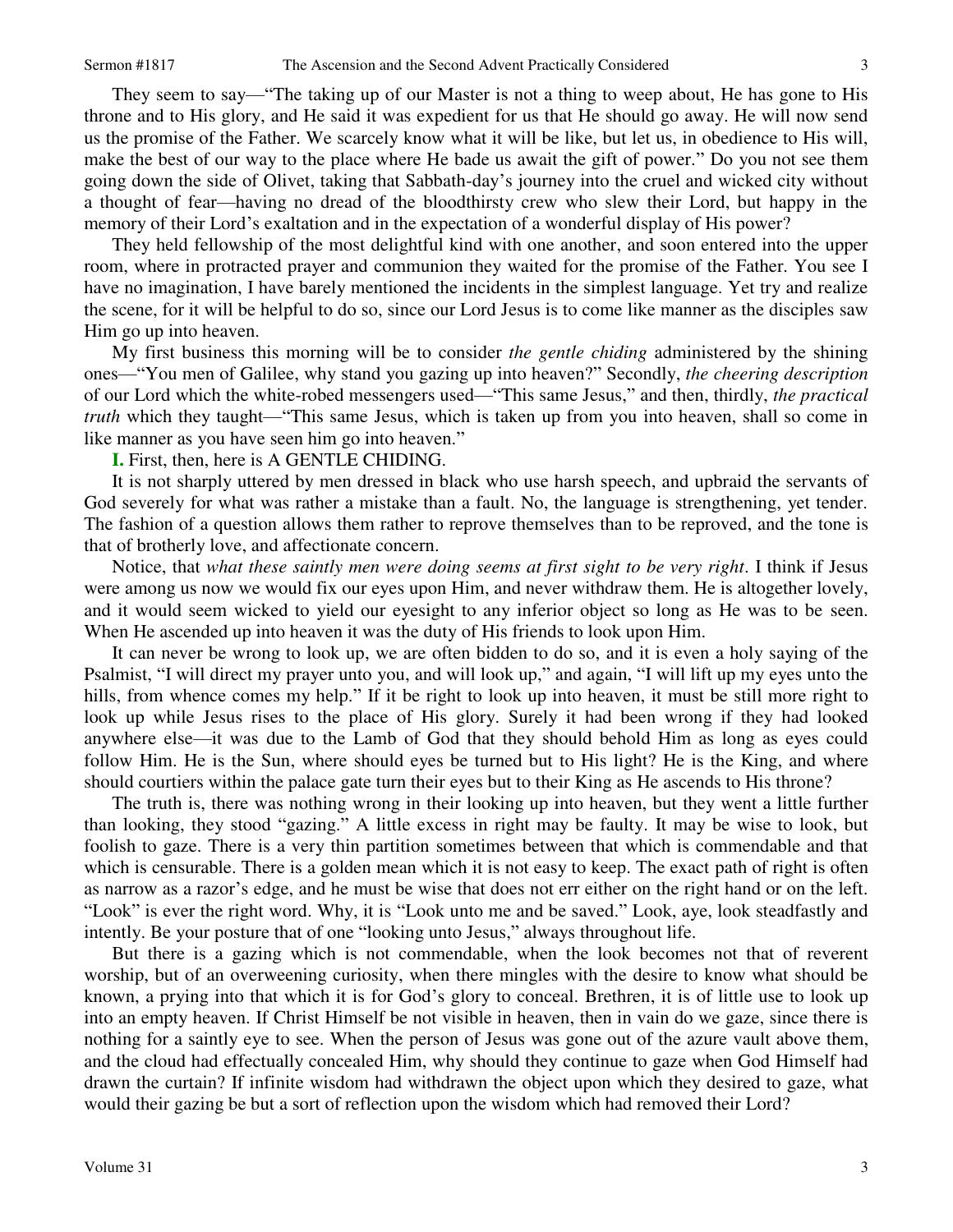Yet it did seem very right. Thus certain things that you and I may do may appear right, and yet we may need to be chidden out of them into something better. They may be right in themselves, but not appropriate for the occasion, not seasonable, nor expedient. They may be right up to a point, and then may touch the boundary of excess. A steadfast gaze into heaven may be to a devout soul a high order of worship, but if this filled up much of our working time it might become the idlest form of folly.

 Yet I cannot help adding that *it was very natural*. I do not wonder that the whole eleven stood gazing up, for if I had been there I am sure I would have done the same. How struck they must have been with the ascent of the Master out of their midst! You would be amazed if someone from among our own number now began to ascend into heaven! Would you not? Our Lord did not gradually melt away from sight as a phantom, or dissolve into thin air as a mere apparition. The Savior did not disappear in that way at all, but He rose, and they saw that it was His very self that was so rising. His own body, the materialism in which He had veiled Himself, actually, distinctly, and literally, rose to heaven before their eyes.

 I repeat, the Lord did not dissolve and disappear like a vision of the night, but He evidently rose till the cloud intervened so that they could see Him no more. I think I should have stood looking to the very place where His cloudy chariot had been. I know it would be idle to continue to do so, but our hearts often urge us on to acts which we could not justify logically. Hearts are not to be argued with.

 Sometimes you stand by a grave where one is buried whom you dearly loved. You go there often to weep. You cannot help it, the place is precious to you, yet you could not prove that you do any good by your visits. Perhaps you even injure yourself thereby, and deserve to be gently chidden with the question, "why?" It may be the most natural thing in the world, and yet it may not be a wise thing. The Lord allows us to do that which is innocently natural, but He will not have us carry it too far, for then it might foster an evil nature.

 Hence He sends an interrupting messenger, not an angel with a sword, or even a rod, but He sends some man in white raiment—I mean one who is both cheerful and holy, and he, by his conduct or his words, suggests to us the question, "Why stand you here gazing?" *Cui bono?* What will be the benefit? What will it avail? Thus our understanding being called into action, and we being men of thought, we answer to ourselves, "This will not do. We must not stand gazing here forever," and therefore we arouse ourselves to get back to the Jerusalem of practical life, where in the power of God we hope to do service for our Master.

 Notice, then, that the disciples were doing that which seemed to be right and what was evidently very natural, but that it is very easy to carry the apparently right and the absolutely natural too far. Let us take heed to ourselves, and often ask our hearts, "Why?"

 For, thirdly, notice that what they *did was not after all justifiable upon strict reason*. While Christ was going up it was proper that they should adoringly look at Him. He might almost have said, "If you see me when I am taken up a double portion of my spirit shall rest upon you." They did well to look where He led the way. But when He was gone, still to remain gazing was an act which they could not exactly explain to themselves, and could not justify to others.

 Put the question thus—"What purpose will be fulfilled by your continuing to gaze into the sky? He is gone, it is absolutely certain that He is gone. He is taken up, and God Himself has manifestly concealed all trace of Him by bidding yonder cloud sail in between Him and you. Why gaze you still? He told you, "I go unto My Father." Why stand and gaze? We may, under the influence of great love, act unwisely.

 I remember well seeing the action of a woman whose only son was immigrating to a distant colony. I stood in the station, and I noticed her many tears and her frequent embraces of her boy, but the train came up and he entered the carriage. After the train had passed beyond the station, she was foolish enough to break away from friends who sought to detain her. She ran along the platform, leaped down upon the railroad, and pursued the flying train. It was natural, but it had been better left undone. What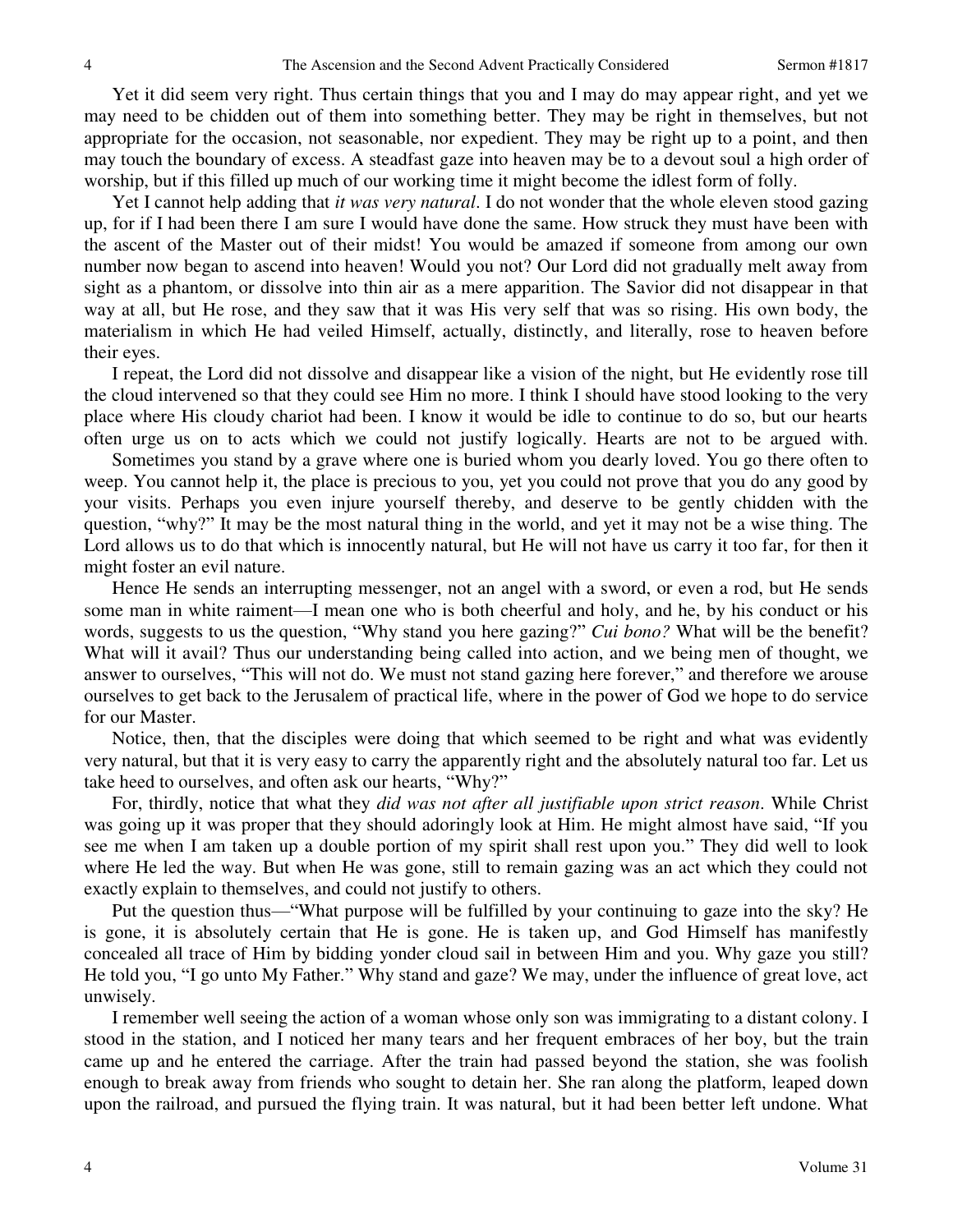The disciples would be wise to cease gazing, for nobody would be benefited by it, and they would not themselves be blessed. What is the use of gazing when there is nothing to see? Well, then, did the angels ask, "Why stand you gazing up into heaven?"

 Again, put another question—what precept were they obeying when they stood gazing up into heaven? If you have a command from God to do a certain thing, you need not inquire into the reason of the command, it is disobedient to begin to canvas God's will. But when there is no precept whatever, why persevere in an act which evidently does not promise to bring any blessing? Who bade them stand gazing up into heaven? If Christ had done so, then in Christ's name let them stand like statues and never turn their heads. But as He had not bidden them, why did they do what He had not commanded, and leave undone what He had commanded? For He had strictly charged them that they should tarry at Jerusalem till they were "endued with power from on high." So what they did was not justifiable.

 Here is the practical point for us—*what they did we are very apt to imitate*. "Oh," you say, "I shall never stand gazing up into heaven." I am not sure of that. Some Christians are very curious, but not obedient. Plain precepts are neglected, but difficult problems they seek to solve. I remember one who used to always be dwelling upon the vials and seals and trumpets. He was great at apocalyptic symbols, but he had seven children and he had no family prayer. If he had left the vials and trumpets and minded his boys and girls, it would have been a deal better.

 I have known men marvelously great upon Daniel, and especially instructed in Ezekiel, but singularly forgetful of the twentieth of Exodus, and not very clear upon Romans the eighth. I do not speak with any blame of such folks for studying Daniel and Ezekiel, but quite the reverse, yet I wish they had been more zealous for the conversion of the sinners in their neighborhoods, and more careful to assist the poor saints. I admit the value of the study of the feet of the image in Nebuchadnezzar's vision, and the importance of knowing the kingdoms which make up the ten toes, but I do not see the propriety of allowing such studies to overlay the common places of practical godliness.

 If the time spent over obscure theological propositions were given to a mission in the dim alley near the good man's house, more benefit would come to man and more glory to God. I would have you understand all mysteries, brethren, if you could, but do not forget that our chief business here below is to cry, "Behold the Lamb!" By all manner of means read and search till you know all that the Lord has revealed concerning things to come, but first of all see to it that your children are brought to the Savior's feet, and that you are workers together with God in the building up of His church.

 The dense mass of misery and ignorance and sin which is round about us on every side demands all our powers, and if you do not respond to the call, though I am not a man in white apparel, I shall venture to say to you, "You men of Christendom, why stand you gazing up into the mysteries when so much is to be done for Jesus, and you are leaving it undone?" O you who are curious but not obedient, I fear I speak to you in vain, but I have spoken. May the Holy Spirit also speak.

 Others are contemplative but not active—much given to the study of Scripture and to meditation thereon, but not zealous for good works. Contemplation is so scarce in these days that I could wish there were a thousand times as much of it, but in the case to which I refer everything runs in the one channel of thought—all time is spent in reading, in enjoyment, in rapture, in pious leisure. Religion never ought to become the subject of selfishness, and yet I fear some treat it as if its chief end was spiritual gratification.

 When a man's religion all lies in his saving his own self, and in enjoying holy things for his own self, there is a disease upon him. When his judgment of a sermon is based upon the one question, "Did it feed *me?*<sup>"</sup> it is a swinish judgment. There is such a thing as getting a swinish religion in which you are first, yourself second, yourself third, yourself to the utmost end. Did Jesus ever think or speak in that fashion? Contemplation of Christ Himself may be so carried out as to lead you away from Christ—the recluse meditates on Jesus, but he is as unlike the busy self-denying Jesus as well can be. Meditation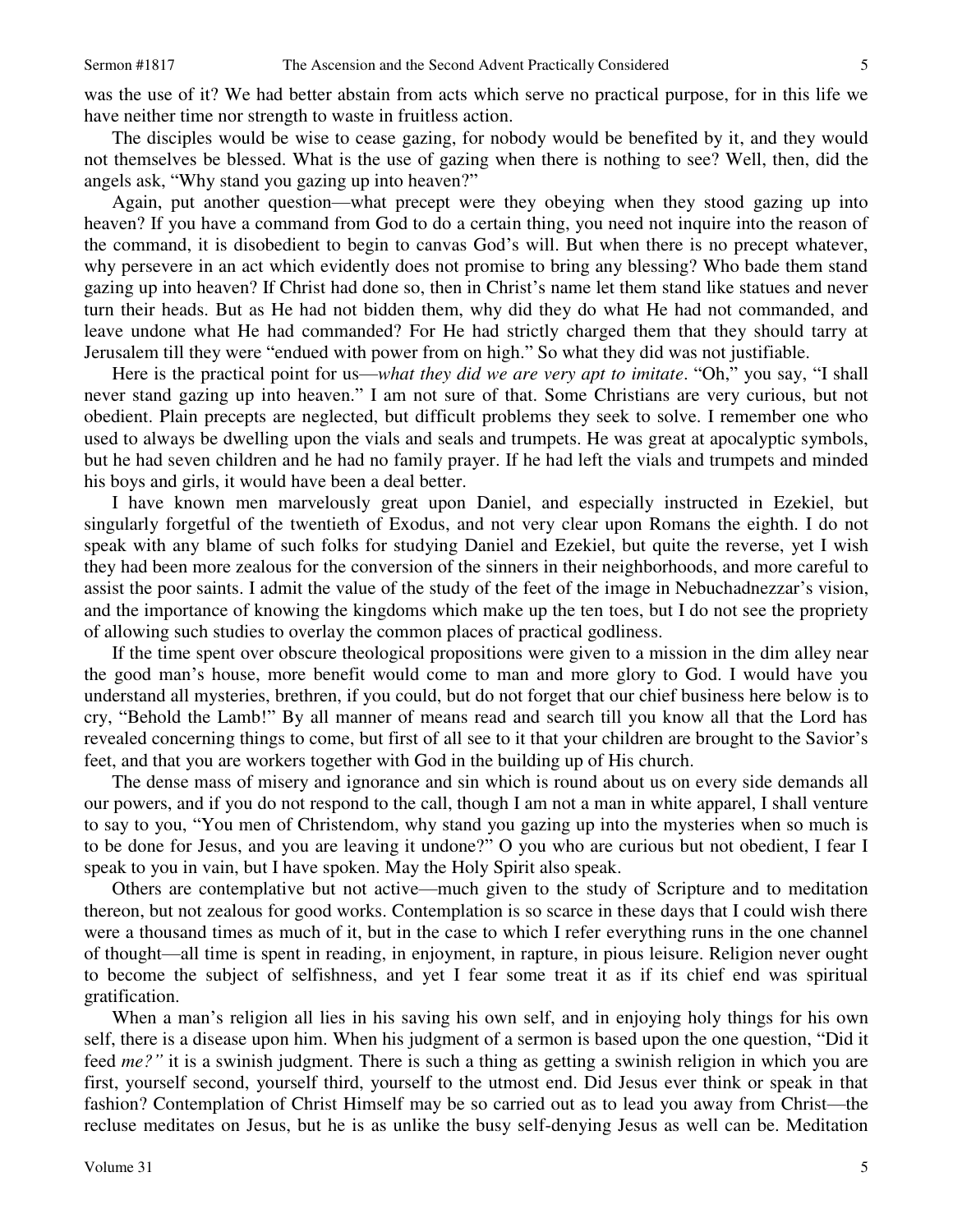unattended with active service in the spreading of the Gospel among men, well deserves the rebuke of the angel, "You men of Galilee, why stand you gazing up into heaven?"

 Moreover, some are careful and anxious and deliriously impatient for some marvelous interposition. We get at times into a sad state of mind, because we do not see the kingdom of Christ advancing as we desire. I suppose it is with you as it is with me—I begin to fret, and I am deeply troubled, and I feel that there is good reason that I should be, for truth is fallen in the streets, and the days of blasphemy and rebuke are upon us. Then we pine, for the Master is away, and we cry, "When will He be back again? Oh, why are His chariots so long in coming? Why does He tarry through the ages?" Our desires sour into impatience, and we commence gazing up into heaven, looking for His coming with a restlessness which does not allow us to discharge our duty as we should. Whenever anybody gets into that state, this is the word, "You men of Galilee, why stand you gazing up into heaven?"

 In certain cases this uneasiness has drawn to itself a wrong expectation of immediate wonders, and an intense desire for sign-seeing. Ah me, what fanaticisms come of this! In America years ago, one came forward who declared that on such a day the Lord would come, and he led a great company to believe his crazy predictions. Many took their horses and fodder for two or three days, and went out into the woods, expecting to be all the more likely to see all that was to be seen when once away from the crowded city. All over the States there were people who had made ascension-dresses in which to soar into the air in proper costume.

 They waited, and they waited, and I am sure that no text could have been more appropriate for them than this, "You men of America, why stand you here gazing up into heaven?" Nothing came of it, and yet there are thousands in England and America who only need a fanatical leader, and they would run into the like folly. The desire to know the times and seasons is a craze with many poor bodies whose insanity runs in that particular groove.

 Every occurrence is a "sign of the times," a sign, I may add, which they do not understand. An earthquake is a special favorite with them. "Now," they cry, "the Lord is coming," as if there had not been earthquakes of the sort we have heard of lately hundreds of times since our Lord went up into heaven. When the prophetic earthquakes occur in divers places, we shall know of it without the warnings of these brethren.

 What a number of persons have been infatuated by the number of the beast, and have been ready to leap for joy because they have found the number 666 in some great one's name. Why, everybody's name will yield that number if you treat it judiciously, and use the numerals of Greece, Rome, Egypt, China, or Timbuktu. I feel weary with the silly way in which some people make toys out of Scripture, and play with texts as with a pack of cards. Whenever you meet with a man who sets up to be a prophet, keep out of his way in the future, and when you hear of signs and wonders, turn to your Lord, and in patience possess your souls.

"The just shall live by His faith." There is no other way of living among wild enthusiasts. Believe in God, and ask not for miracles and marvels, or the knowledge of times and seasons. To know when the Lord will restore the kingdom is not in your power. Remember that verse which I read just now in your hearing—"It is not for you to know the times or the seasons."

 If I were introduced into a room where a large number of parcels were stored up, and I was told that there was something good for me, I should begin to look for that which had my name upon it, and when I came upon a parcel and I saw in pretty big letters, *"It is not for you,"* I should leave it alone. Here, then, is a casket of knowledge marked, *"It is not for you* to know the times or the seasons, which the Father has put in his own power." Cease to meddle with matters which are concealed, and be satisfied to know the things which are clearly revealed.

**II.** Secondly, I want you to notice THE CHEERING DESCRIPTION which these bright spirits give concerning our Lord. They describe Him thus—"This same Jesus."

 I appreciate the description all the more because *it came from those who knew Him*. "He was seen of angels," they had watched Him all His life long, and they knew Him, and when they, having just seen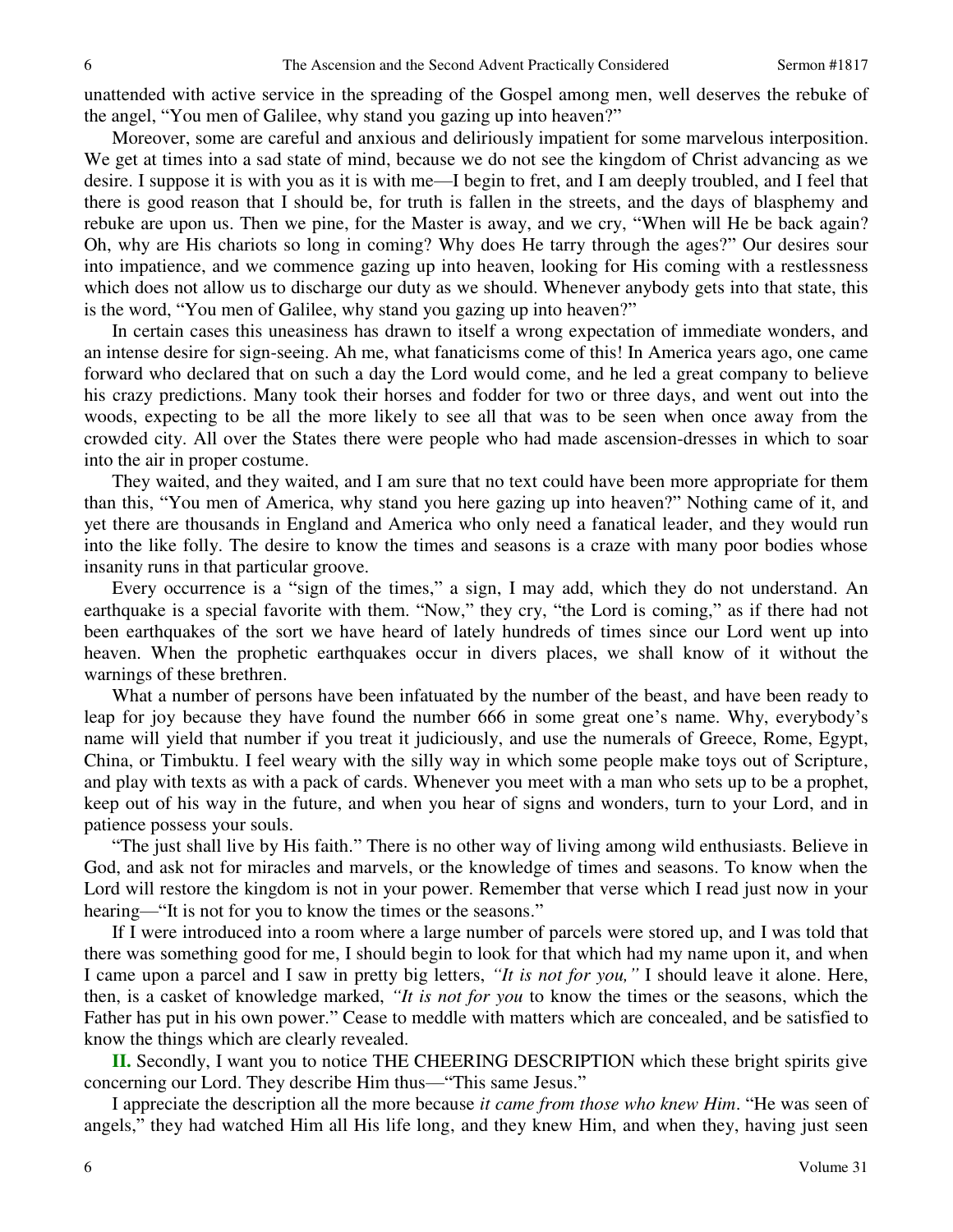Him rise to His Father and His God, said of Him, "This same Jesus," then I know by an infallible testimony that He was the same, and that He is the same.

*Jesus is gone, but He still exists*. He has left us, but He is not dead, He has not dissolved into nothing like the mist of the morning. "This same Jesus" is gone up unto His Father's throne, and He is there today as certainly as He once stood at Pilate's bar. As surely as He did hang upon the cross, so surely does He, the selfsame man, sit upon the throne of God and reign over creation.

 I like to think of the positive identity of the Christ in the seventh heaven with the Christ in the lowest deeps of agony. The Christ they spat upon is now the Christ whose name the cherubim and seraphim are hymning day without night. The Christ they scourged is He before whom principalities and powers delight to cast their crowns. Think of it and be glad this morning, and do not stand gazing up into heaven after a myth or a dream. Jesus lives, mind that you live also. Do not loiter as if you had nothing at all to do, or as if the kingdom of God had come to an end because Jesus is gone from the earth, as to His bodily presence. It is not all over, He still lives, and He has given you a work to do till He comes. Therefore, go and do it.

"This same Jesus"—I love that word, for "Jesus" means *a Savior*. Oh, you anxious sinners here present, the name of Him who has gone up into His glory is full of invitation to you! Will you not come to "this same Jesus"? This is He who opened the eyes of the blind and brought forth the prisoners out of the prison-house. He is doing the same thing today. Oh that your eyes may see His light!

 He that touched the lepers, and that raised the dead, is the same Jesus still, able to save to the uttermost. Oh that you may look and live! You have only to come to Him by faith, as she did who touched the hem of His garment, you have but to cry to Him as the blind man did whose sight He restored, for He is the same Jesus, bearing about with Him the same tender love for guilty men, and the same readiness to receive and cleanse all that come to Him by faith.

"This same Jesus." Why, that must have meant that He who is in heaven is the same Christ who was on earth, but it must also mean that *He who is to come will be the same Jesus that went up into heaven.* There is no change in our blessed Master's nature, nor will there ever be. There is a great change in His condition—

> *"The Lord shall come, but not the same As once in lowliness He came, A humble man before His foes, A weary man and full of woes."*

 He will be "the same Jesus" in nature though not in condition. He will possess the same tenderness when He comes to judge, the same gentleness of heart when all the glories of heaven and earth shall gird His brow. Our eyes shall see Him in that day, and we shall recognize Him not only by the nail-prints, but by the very look of His countenance, by the character that gleams from that marvelous face, and we shall say, "'Tis He! 'Tis He! The selfsame Christ that went up from the top of Olivet from the midst of His disciples." Go to Him with your troubles, as you would have done when He was here. Look forward to His second coming without dread. Look for Him with that joyous expectancy with which you would welcome Jesus of Bethany, who loved Mary, and Martha, and Lazarus.

 On the back of that sweet title came this question, "Why stand you here gazing into heaven?" They might have said, "We stay here because we do not know where to go. Our Master is gone." But oh, it is the same Jesus, and He is coming again, so go down to Jerusalem and get to work directly. Do not worry yourselves, no grave accident has occurred, it is not a disaster that Christ has gone, but an advance in His work.

 Despisers tell us nowadays, "Your cause is done for! Christianity is spun out! Your divine Christ is gone. We have not seen a trace of His miracle-working hand, nor of that voice which no man could rival." Here is our answer, we are not standing gazing up into heaven. We are not paralyzed because Jesus is away. He lives, the great Redeemer lives, and though it is our delight to lift up our eyes because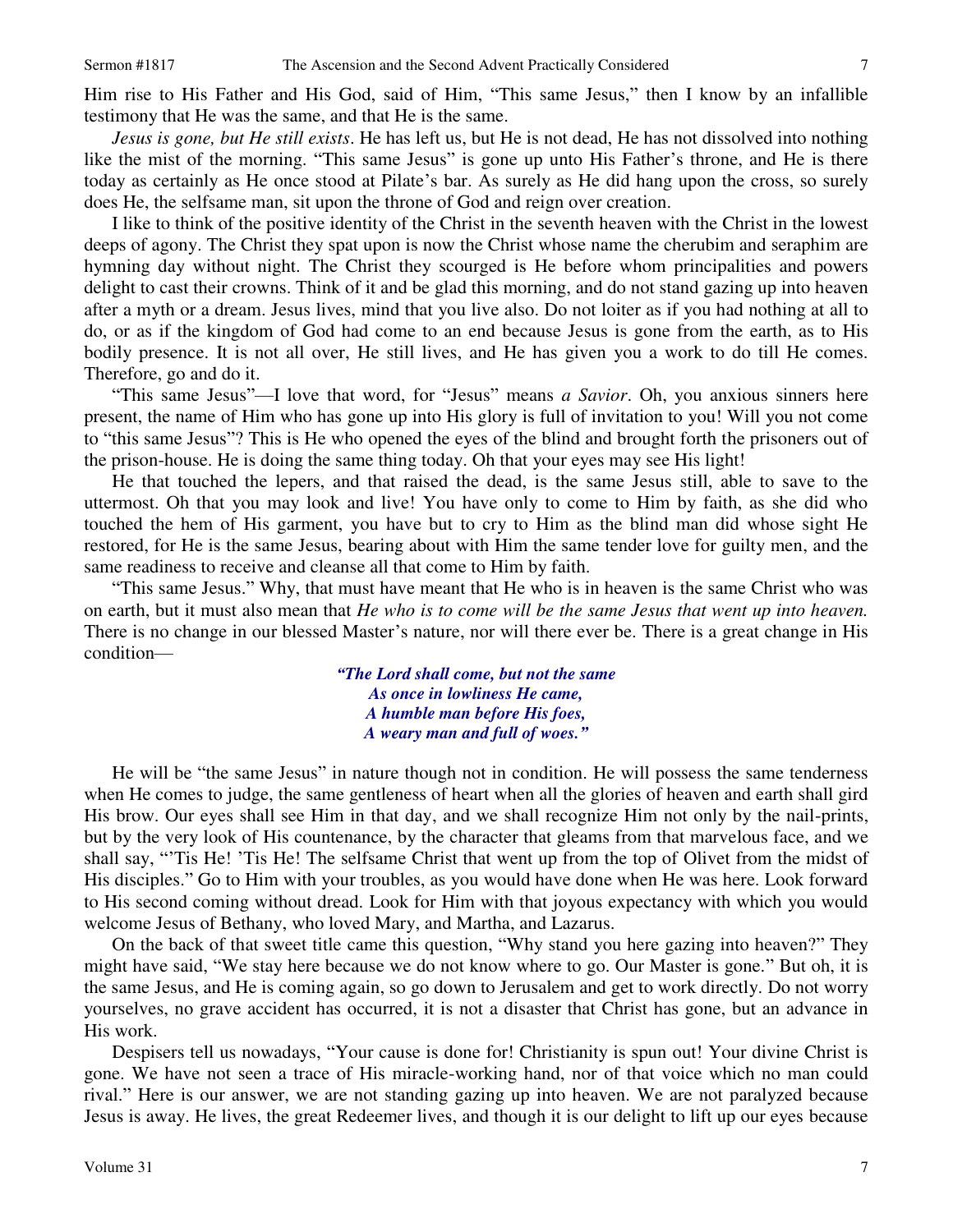we expect His coming, it is equally our delight to turn our heavenly gazing into an earthward watching, and to go down into the city, and there to tell that Jesus is risen, that men are to be saved by faith in Him, and that whosoever believes in Him shall have everlasting life. We are not defeated, far from it. His ascension is not a retreat, but an advance. His tarrying is not for want of power, but because of the abundance of His long-suffering. The victory is not questionable. All things work for it, all the hosts of God are mustering for the final charge. This same Jesus is mounting His white horse to lead forth the armies of heaven, conquering and to conquer.

#### **III.** Our third point is this, THE GREAT PRACTICAL TRUTH.

 This truth is not one that is to keep us gazing into heaven, but one that is to make each of us go to his house to render earnest service. What is it?

 Why, first, that *Jesus is gone into heaven*. Jesus is gone! Jesus is gone! It sounds like a knell. Jesus is taken up from you into heaven!—that sounds like a marriage peal. He is gone, but He is gone up to the hills whence He can survey the battle—up to the throne, from which He can send us succor. The reserve forces of the omnipotent stood waiting till their Captain came, and now that He is come into the center of the universe, He can send legions of angels, or He can raise up hosts of men for the help of His cause. I see every reason for going down into the world and getting to work, for He is gone up into heaven and "all power is given unto him in heaven and in earth." Is not that a good argument—"Go you *therefore*  and teach all nations, baptizing them in the name of the Father, and of the Son, and of the Holy Ghost"?

*Jesus will come again*. That is another reason for girding our loins, because it is clear that He has not quit the fight, nor deserted the field of battle. Our great Captain is still heading the conflict, He has ridden into another part of the field, but He will be back again, perhaps in the twinkling of an eye. You do not say that a commander has given up the campaign because it is expedient that he should withdraw from your part of the field. Our Lord is doing the best thing for His kingdom in going away.

 It was in the highest degree expedient that He should go, and that we should each one receive the Spirit. There is a blessed unity between Christ the King and the most common soldier in the ranks. He has not taken His heart from us, nor His care from us, nor His interest from us—He is bound up heart and soul with His people, and their holy warfare, and this is the evidence of it, "Behold, I come quickly; and my reward is with me, to give every man according as His work shall be."

 Then, moreover, we are told in the text—and this is a reason why we should get to our work—that *He is coming in like manner as He departed*. Certain of the commentators do not seem to understand English at all. "He which is taken up from you into heaven shall so come in like manner as you have seen him go into heaven"—this, they say, relates to His spiritual coming at Pentecost. Give anybody a grain of sense, and do they not see that a spiritual coming is not a coming in the same manner in which He went up into heaven? There is an analogy, but certainly not a likeness between the two things.

 Our Lord was taken up, they could see Him rise—He will come again, and "every eye shall see him." He went up not in spirit, but in person, He will come down in person. "This same Jesus shall so come in like manner." He went up as a matter of fact, not in poetic figure and spiritual symbol, but as a matter of fact—"This same Jesus" literally went up. "This same Jesus" will literally come again.

 He will descend in clouds even as he went up in clouds and "He shall stand at the latter day upon the earth" even as He stood before. He went up to heaven unopposed—no high priests, nor scribes, nor Pharisees, nor even one of the rabble opposed His ascension, it were ridiculous to suppose that they could, and when He comes a second time none will stand against Him. His adversaries shall perish, as the fat of rams shall they melt away in His presence. When He comes He shall break rebellious nations with a rod of iron, for His force shall be irresistible in that day.

 Brethren, do not let anybody spiritualize away all this from you. Jesus is coming as a matter of fact—therefore go down to your sphere of service as a matter of fact. Get to work and teach the ignorant, win the wayward, instruct the children, and everywhere tell out the sweet name of Jesus. As a matter of fact, give of your substance and don't talk about it. As a matter of fact, consecrate your daily life to the glory of God. As a matter of fact, live wholly for your Redeemer.